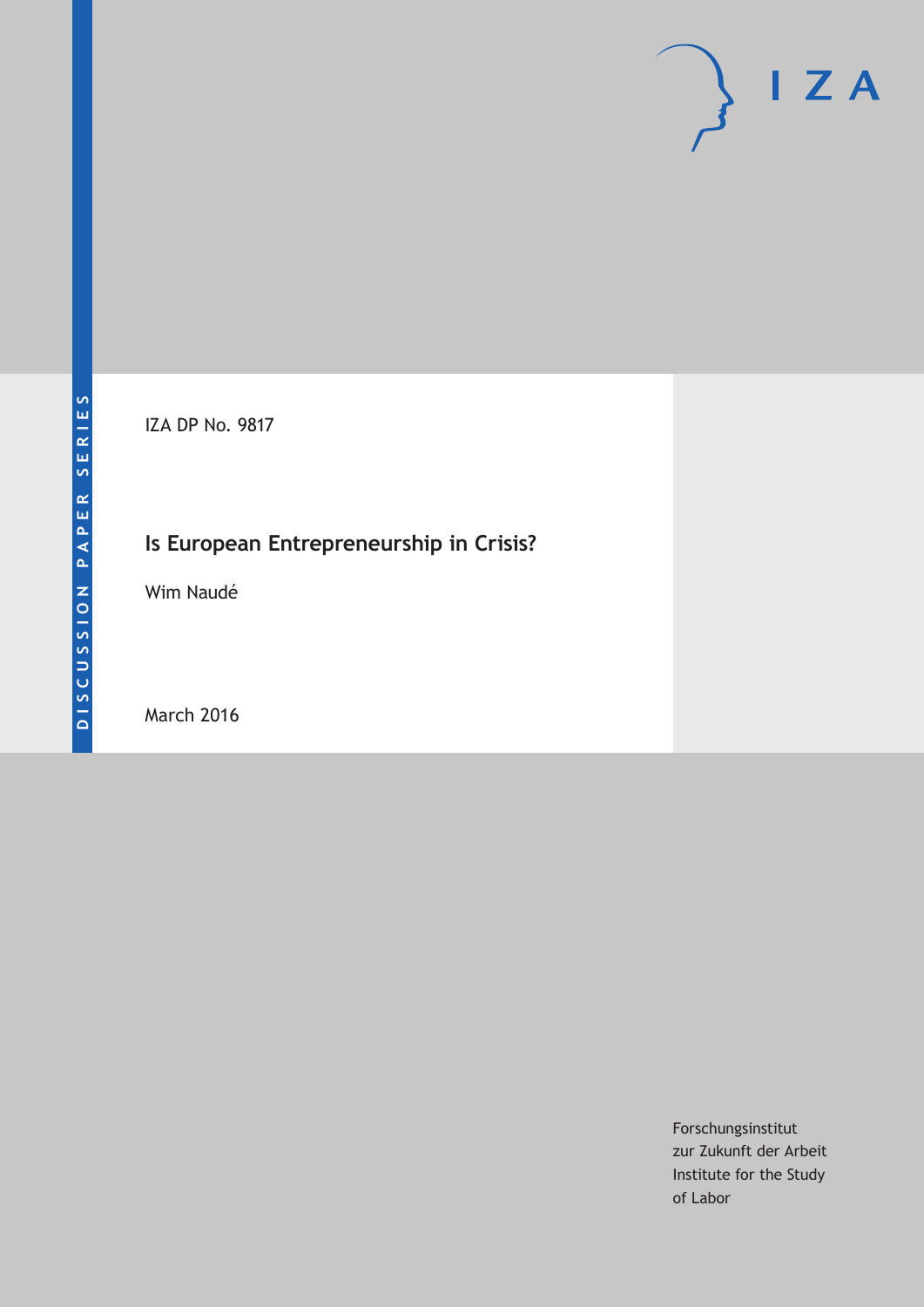# **Is European Entrepreneurship in Crisis?**

**Wim Naudé** 

*MSM, Maastricht University and IZA* 

Discussion Paper No. 9817 March 2016

IZA

P.O. Box 7240 53072 Bonn Germany

Phone: +49-228-3894-0 Fax: +49-228-3894-180 E-mail: iza@iza.org

Any opinions expressed here are those of the author(s) and not those of IZA. Research published in this series may include views on policy, but the institute itself takes no institutional policy positions. The IZA research network is committed to the IZA Guiding Principles of Research Integrity.

The Institute for the Study of Labor (IZA) in Bonn is a local and virtual international research center and a place of communication between science, politics and business. IZA is an independent nonprofit organization supported by Deutsche Post Foundation. The center is associated with the University of Bonn and offers a stimulating research environment through its international network, workshops and conferences, data service, project support, research visits and doctoral program. IZA engages in (i) original and internationally competitive research in all fields of labor economics, (ii) development of policy concepts, and (iii) dissemination of research results and concepts to the interested public.

IZA Discussion Papers often represent preliminary work and are circulated to encourage discussion. Citation of such a paper should account for its provisional character. A revised version may be available directly from the author.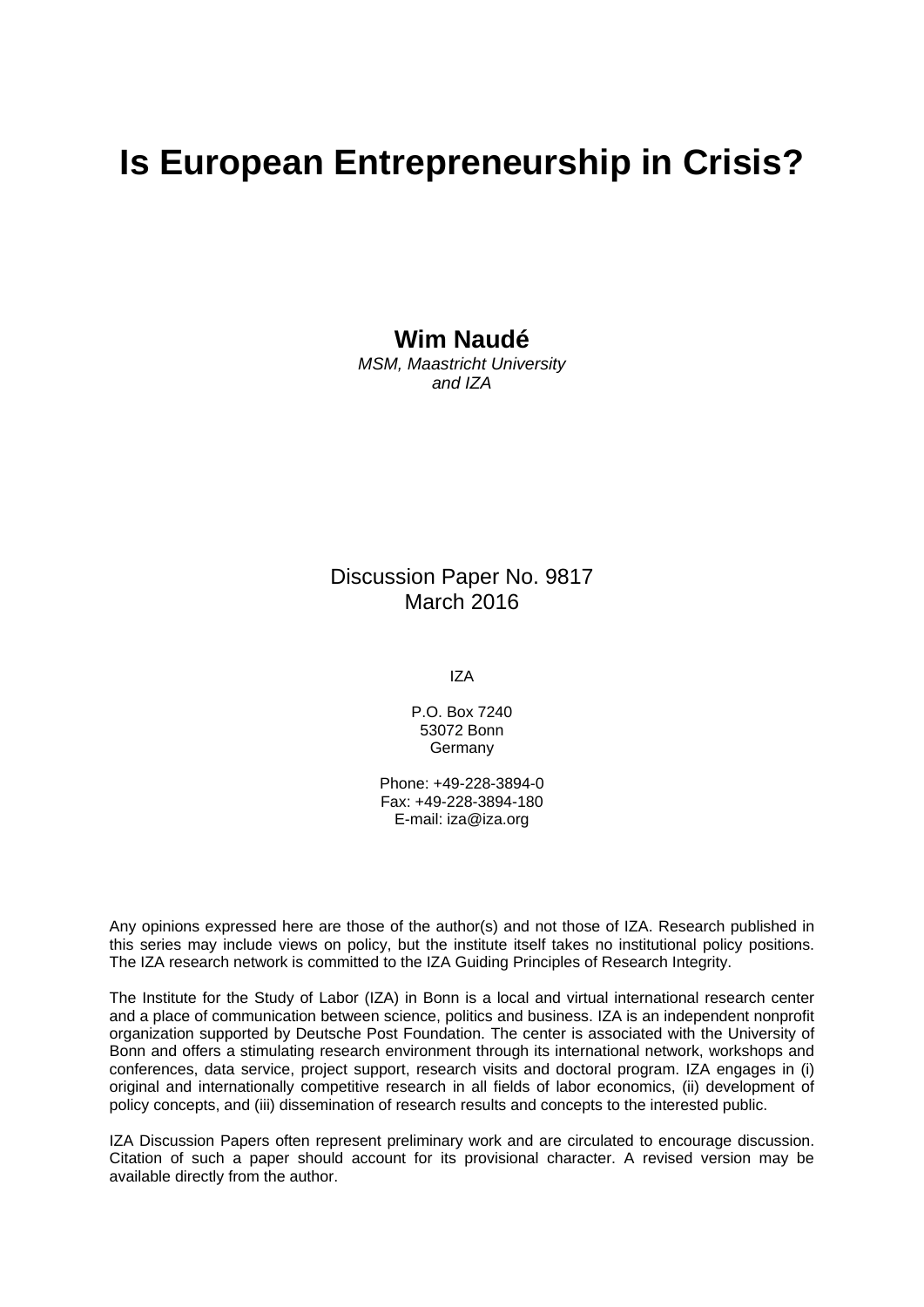IZA Discussion Paper No. 9817 March 2016

# **ABSTRACT**

## **Is European Entrepreneurship in Crisis?**

The European Commission has adopted an Entrepreneurship 2020 Action Plan as *its answer to challenges brought by the gravest economic crisis in the last 50 years*. Governments of European countries all habour high expectations that entrepreneurship will contribute towards ending the continent's economic malaise. In this article I argue that these expectations may be disappointed because (i) entrepreneurship promotion is a last-resort policy, (ii) entrepreneurs are being overestimated, and (iii) entrepreneurs are too often allowed to capture policy. These reasons are indicative that that in addition to its euro and refugee crises, Europe is suffering from an entrepreneurship crisis. Entrepreneurs are increasingly older and are faring less well in terms of earnings compared to wage earners. Small businesses are not creating sufficient jobs, they are not raising labour productivity, and immigrant-entrepreneurs are not productively assimilated. Big businesses are largely a legacy of the past, and resorting more and more to lobbying. When they innovate it is often to replace labour. Hence, given that Europe faces rising unemployment, growing numbers of unassimilated migrants, and more pensioners - and all in the face of stagnating productivity growth - the conclusion is that entrepreneurs have failed to reduce the dependency burden on those who do work. This puts immense strain on European public finances that are already fragile after the financial crisis. Demographic changes and institutional shortcomings are thus at the core of the entrepreneurship crisis in Europe.

JEL Classification: L53, M13, O52

Keywords: entrepreneurship, Europe, development

Corresponding author:

Wim Naudé Maastricht School of Management (MSM) PO Box 1203 6201 BE Maastricht The Netherlands E-mail: w.naude@maastrichtuniversity.nl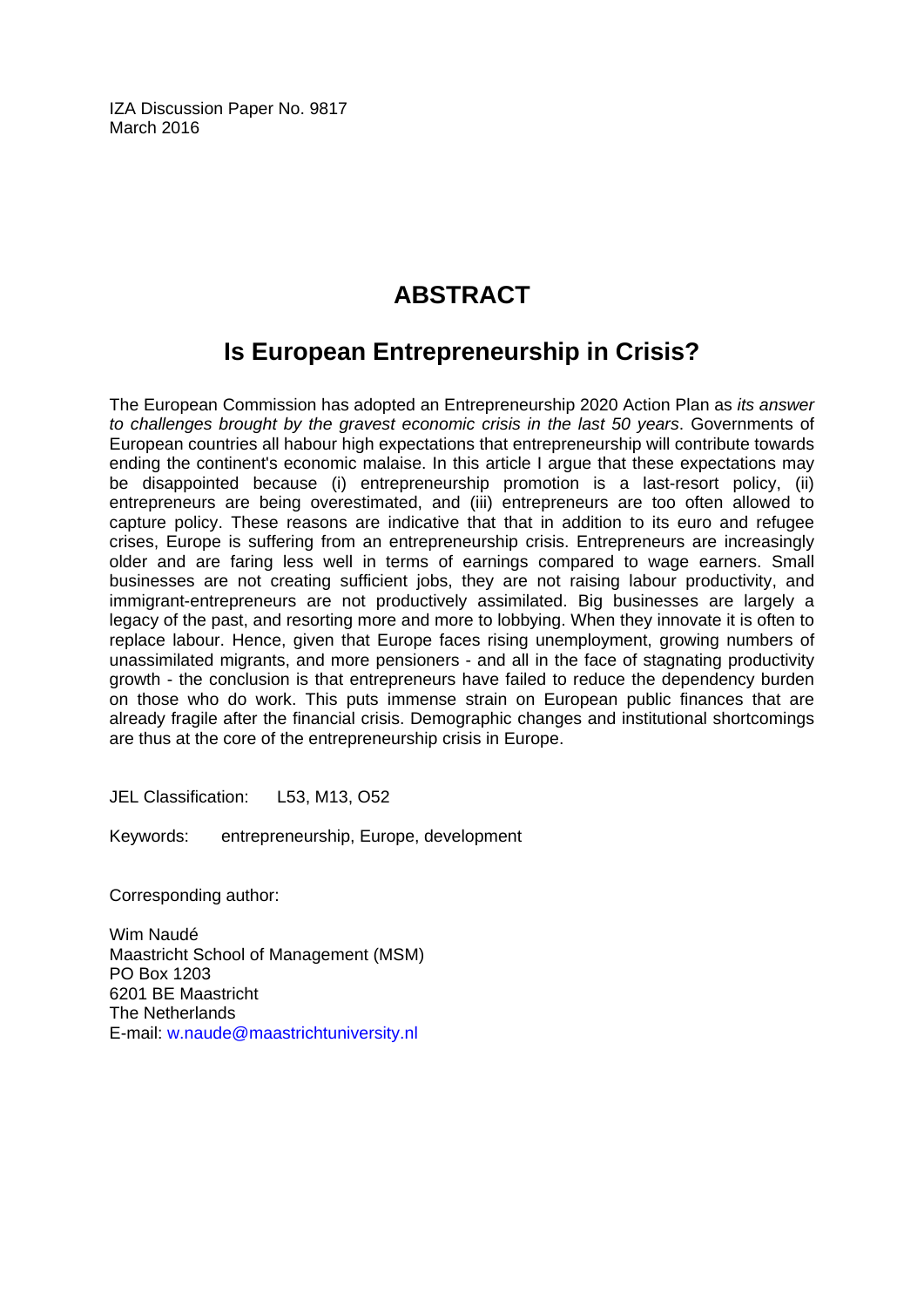### 1 Introduction

Entrepreneurship is accorded high priority by policymakers in Europe. The European Commission has adopted an Entrepreneurship 2020 Action Plan as its answer to challenges brought by the gravest economic crisis in the last 50 years. European governments spend huge amounts of money trying to support new firm start-ups and promote innovation. This enthusiasm may be misplaced because (i) entrepreneurship promotion is a last-resort policy, (ii) entrepreneurs are being overestimated, and (iii) entrepreneurs are too often allowed to capture policy.

There is no doubt that entrepreneurship can and did contribute to economic development in Europe. But as is argued in this article, this will not happen automatically, not straightforwardly, and not unambiguously. Entrepreneurship may even be contributing to many of Europes economic woes. Because this is not generally recognized, current high expectations of entrepreneurs, and recently of migrant entrepreneurs, will likely disappoint. In this article I discuss these concerns. It is time that European governments look afresh at how to galvanize entrepreneurship for development, in particular for job creation and productivity growth, and starting from the realization that a more sober view is required.

#### 2 Entrepreneurship Promotion as Last Resort Policy

Victor Hugo once remarked: You can resist an invading army; you cannot resist an idea whose time has come. Today entrepreneurship is such an idea -The Economist,  $2009<sup>-1</sup>$  $2009<sup>-1</sup>$  $2009<sup>-1</sup>$ 

When faced with crisis, policymakers often call on entrepreneurs to rescue the day. The above quote is from The Economist magazine, published in 2009 in the midst of the global financial crisis, when it carried a special section on entrepreneurs as  $Global$  Heroes<sup>[2](#page-3-1)</sup>. The previous time when *The Economist* published such an enthusiastic endorsement of entrepreneurship was during the 1970s recession. Its 25 December 1976 edition carried an article entitled, The coming entrepreneurial revolution: a survey<sup>[3](#page-3-2)</sup>. On both occasions entrepreneurship was resorted to because policymakers and academics had run out of other policy options (read money). And in both cases the articles and sections in The Economist were actually wrong: the subsequent deregulation and free-marketeering widely adopted in the 1980s and staunchly promoted by Thatcher and Reagan heralded in a period of unbridled growth in the incomes and wealth of the top 0.1 percent of the population in the USA and Europe [\(Atkinson et al.,](#page-10-0) [2011\)](#page-10-0). The coming entrepreneurial revolution stimulated the corporate greed and risk-taking that eventually caused the 2009 financial crisis [\(Johnson and Kwak,](#page-11-0) [2011\)](#page-11-0).

Since the 2000s entrepreneurship have stagnated and even declined in the USA and many European countries. For instance in Europe the relative earnings of the self-employed to

<span id="page-3-0"></span><sup>&</sup>lt;sup>1</sup> See The Economist, 14 March 2009, supplement p.6.

<span id="page-3-1"></span><sup>2</sup> See http://www.economist.com/node/13216025.

<span id="page-3-2"></span><sup>3</sup> See http://normanmacrae.ning.com/forum/topics/entrepreneurial-revolution.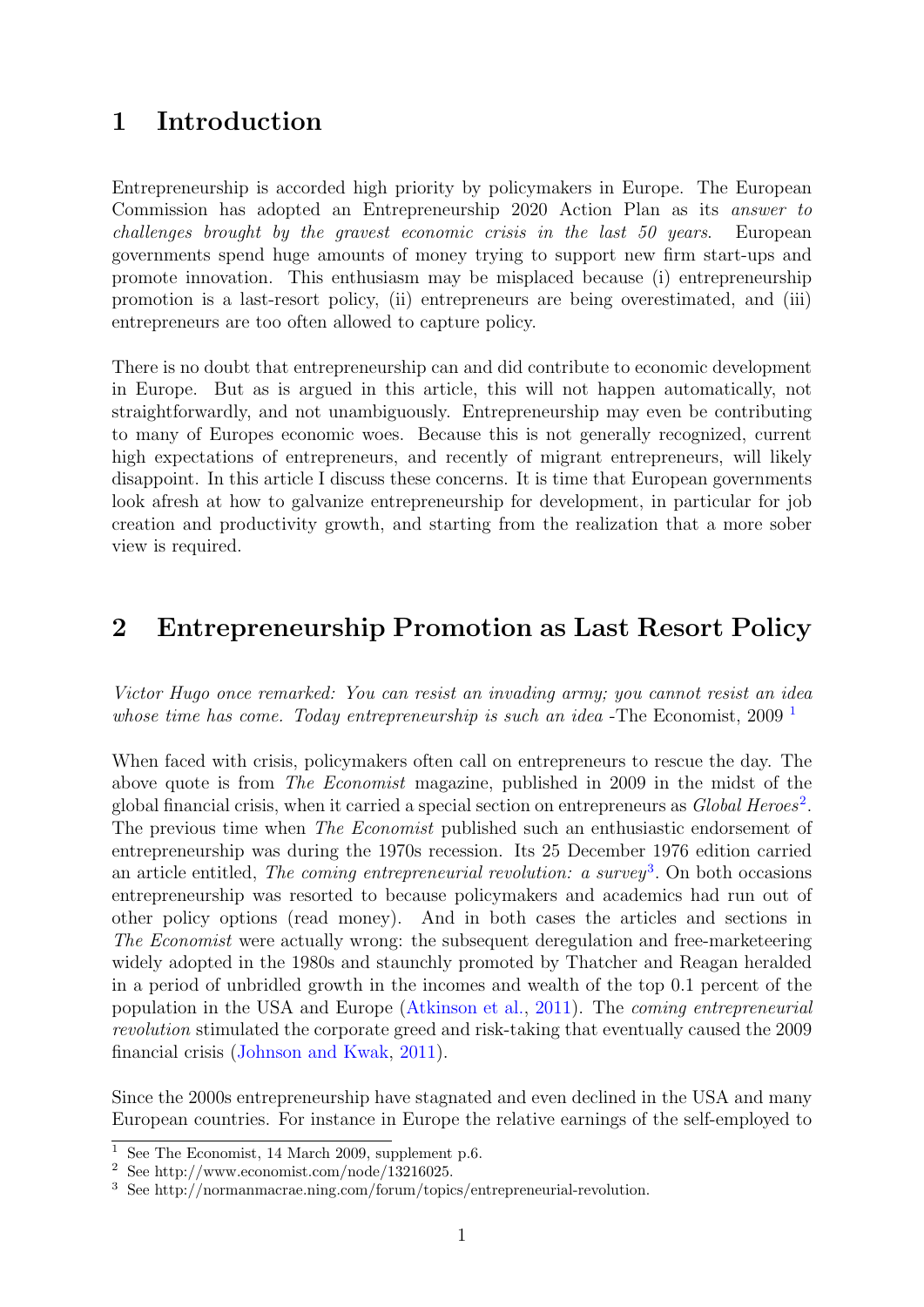the wage-employed has been declining significantly in the UK for instance by 20 percent since 2006/7 [\(Hatfield,](#page-11-1) [2015\)](#page-11-1). And as The Economist [\(Economist,](#page-11-2) [2012\)](#page-11-2) accurately pointed out this time The vast majority of Europe's big companies were born around the end of the last century. Since the 1980s nearly no international businesses  $(i.e.$  Fortune 500 companies] have been developed in Europe [\(Lirzin,](#page-11-3) [2013\)](#page-11-3). A recent Harvard Business School report found that Europe is in a digital recession, with only three European economies making it onto the top of Harvards Digital Evolution Index. Nine European countries can make it only to the bottom slots of the indexs top 50. In one of the key areas of new technology, namely unmanned robotics, Europe has failed to develop its own drones, instead it has to import its spy-drones from the USA and Israel, following the failure of its Euro-Hawk programme [\(Matlack,](#page-11-4) [2013\)](#page-11-4). Furthermore in terms of venture capital funding in excess of US Dollar 100 million for high-tech start-ups, Europe ranked a distant third behind North America and Asia [\(Chakravorti and Chaturvedi,](#page-11-5) [2015\)](#page-11-5).

Scholars studying entrepreneurship in poor countries will spot more and more similarities with Europe. In the poorest countries small businesses and self-employment remain largely a means for survival. It does not drive economic growth, productivity growth nor development or political transformation (Nagler and Naudé, [2014\)](#page-11-6). Despite this, billions of dollars particularly of aid money continue to be spent on promoting small business start-ups, and the more formal economies contract and dysfunctional governance and policy-making make headlines, the louder the UN, development agencies and governments proclaim the importance of entrepreneurship. This continues to happen even in the face of impact assessments that question the effectiveness of most of these initiatives [\(Karlan and Valdivia,](#page-11-7) [2011\)](#page-11-7).

#### 3 Overestimating Entrepreneurs

This is one of those cases in which the imagination is baffled by the facts - Adam Smith

Adam Smith, the father of modern economics, was apparently not too fond of entrepreneurs or businessmen<sup>[4](#page-4-0)</sup>. He may have been baffled why many scholars and policy makers so enthusiastically cling to the belief that entrepreneurship is a panacea for development, because the empirical evidence is far from conclusive.

As I argued in more detail elsewhere (Naudé, [2011\)](#page-12-0) statistical results do not seem to be robust with regard to definitions, time-periods, quality of data, or estimation methods; reverse causality always crops up indeed from this seems more reasonable to conclude that economic growth drive entrepreneurship and small business start-up rather than vice versa.

Some economists even report a negative relationship between entrepreneurial activity and economic growth. For example [Wong et al.](#page-12-1) [\(2005\)](#page-12-1) finds evidence for the existence of entrepreneurial activities that do not contribute to economic growth. [Parker](#page-12-2) [\(2006\)](#page-12-2) reports

<span id="page-4-0"></span> $4$  As he pointed out in The Wealth of Nations : 'The interest of [businessmen] is always in some respects different from, and even opposite to, that of the public'.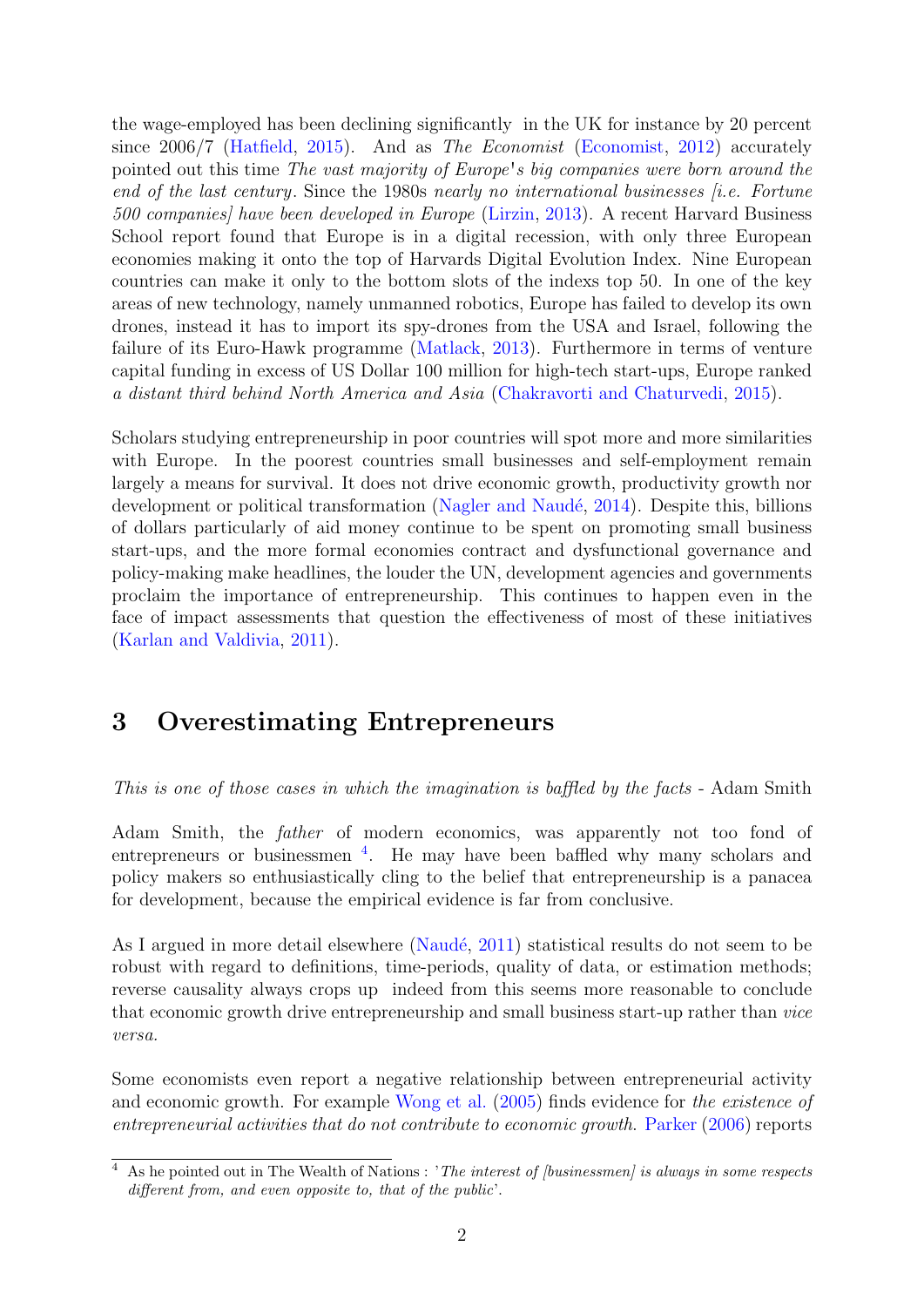that there is no unambiguous empirical relationship between the rate of self-employment and unemployment.

[Praag and Versloot](#page-12-3) [\(2007\)](#page-12-3) find from a broad survey of published empirical studies, most focusing on entrepreneurship in Europe, that (i) entrepreneurs do not spend more on R and D; that (ii) entrepreneurs create lower quality and less secure jobs, and that (iii) the relative contribution of entrepreneurs to the value of productivity levels is low (p.377).

[Oosterbeek et al.](#page-12-4) [\(2010\)](#page-12-4) used a difference-in-differences approach to evaluate the impact of Europes Junior Achievement Young Enterprise student mini-company (SMC) programme. They found that the programme had no positive impact: it did not enhance students self-assessed entrepreneurial skills, and the effect on the intention to become an entrepreneur is even significantly negative (p.443). Most recently [Daunfeldt et al.](#page-11-8) [\(2015\)](#page-11-8) found that even focusing on so-called high-growth entrepreneurship (as the European Commissions calls for) is problematic since most high-growth firms in a Swedish sample were not very profitable but financially weak, casting doubt on whether they could sustain growth.

In European countries there is no significant statistical relationship between economic growth and entrepreneurship measures, whether self-employment, business ownership, innovation rates or start-ups and early stage entrepreneurship. There is also no evidence that entrepreneurship helped to reduce unemployment in the largest European economy: in Germany unemployment was declining in the midst of declining rates of start-ups and self-employment for most of the period  $5$ . Growth rates have tended to slow down when start-up rates increased <sup>[6](#page-5-1)</sup>. For other European countries for which similar data is available one cannot conclude that entrepreneurship is driving economic growth and employment it is rather that in Europe, as in developing countries, lack of formal economy wage jobs and declining social benefits force people into self-employment<sup>[7](#page-5-2)</sup>.

When faced with disappointing empirical findings, entrepreneurship aficionados often claim that these results are due to measurement problems [8](#page-5-3) . When traditional indicators such as self-employment and business ownership rates were found not strongly and causally related to economic development they were quickly dismissed as not really reflecting entrepreneurship. In fact most vocal academic proponents of the thesis that entrepreneurship is the key to development considers an indicator as reflecting entrepreneurship only when it appears to be significantly and positively related to economic development as measured by per capita income.

The most sophisticated exercise in this tradition to date is the recent construction of what is misnamed the *Global Entrepreneurship Development Index* (GEDI) [\(Acs et al.,](#page-10-1)

<span id="page-5-0"></span><sup>&</sup>lt;sup>5</sup> For instance between 2001 and 2014 the unemployment rate in Germany declined from 7.8 percent to around 5 percent. This was not due to a higher start-up rate, in fact the rate of start-ups declined from 7 to 5 percent as well over this period.

<span id="page-5-1"></span><sup>6</sup> For instance in Hungary GDP growth per capita declined from 5 percent in 2004 to -6 percent in 2009, with start-up rates increasing over the same time from 4 to 9 percent.

<span id="page-5-2"></span><sup>7</sup> In The Netherlands unemployment increased from 2 percent in 2001 to 7 percent by 2014; this was accompanied by an significsnt increase in the start-up rate, from 6 to 10 percent.

<span id="page-5-3"></span><sup>8</sup> Just as many economist wrongly argue that the US's dismal productivity growth of the past decade is due to mis-measurement, see e.g. [Syverson](#page-12-5) [\(2016\)](#page-12-5)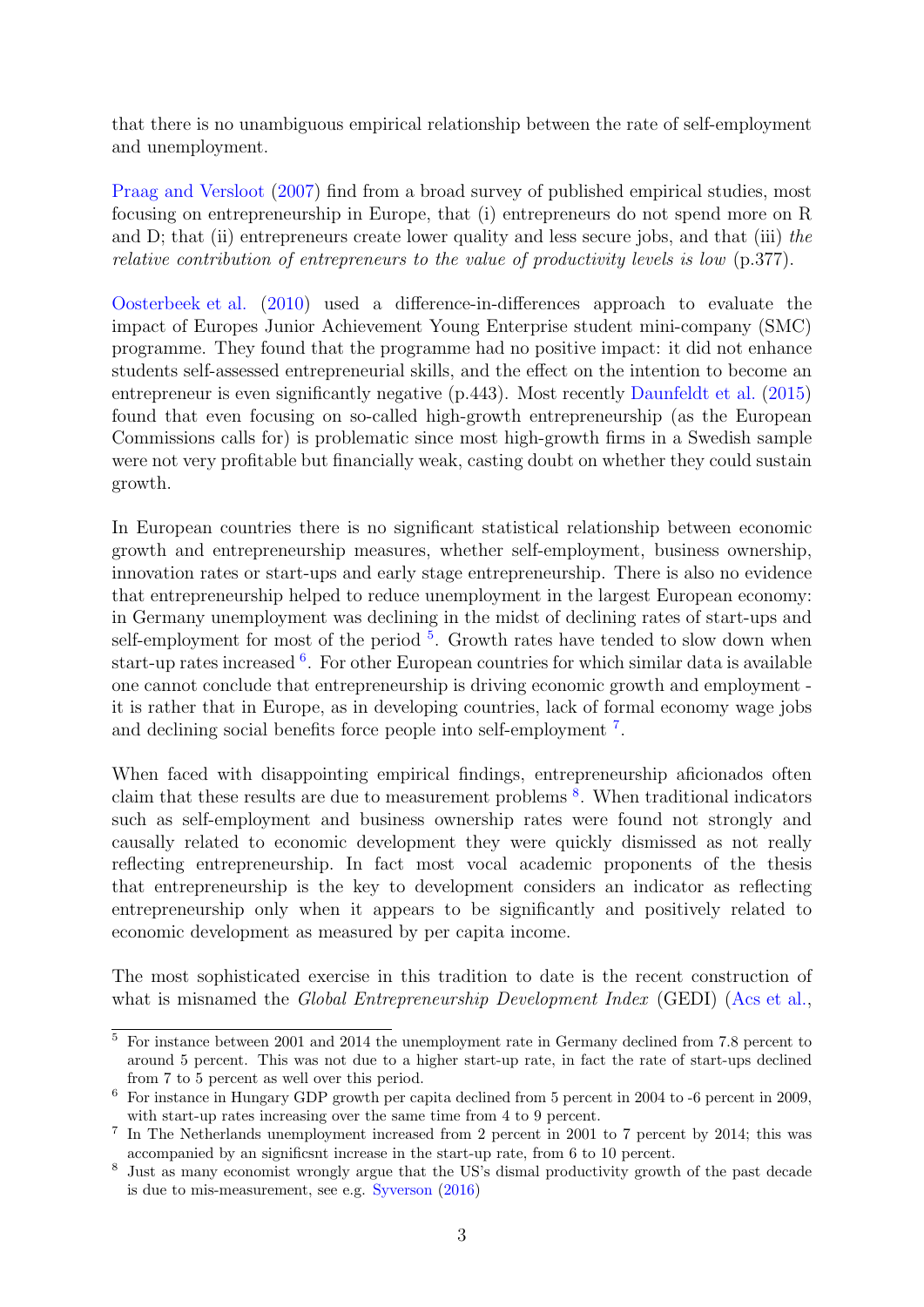[2016\)](#page-10-1). The GEDI is disingenuous in that it that succeeds to show, unsurprisingly, that the richest countries are also the most entrepreneurial. In its most recent GEDI, the top country- the most entrepreneurial country in the world is the United States with a historical high value, claiming the US is getting even more entrepreneurial, despite the finding of [Decker et al.](#page-11-9) [\(2014\)](#page-11-9) that the share of US employment from new enterprises has declined by 30 percent over the past 30 years and the start-up rates have declined across all sectors.

The US may indeed for the moment have the highest per capital income in the world but if one considers further measures of development it is seriously lacking. Most noticeably, as [Case and Deaton](#page-10-2) [\(2015\)](#page-10-2) reports, the US has seen an increase in the mortality of middle-aged white non-Hispanic men and women since 1999, a reversal after decades of development, and the first advanced country ever to experience such a situation. According to [Stiglitz](#page-12-6) [\(2015\)](#page-12-6) the US could soon be the World's First Former Middle Class Society. The US Census Bureau reports that 15 per cent of Americans live in poverty; and as noted by [Quiggin](#page-12-7) [\(2015\)](#page-12-7) the numbers of households in poverty in the US is currently higher than in 1959. At the same time inequality has soared. Not exactly encouragement for other countries to want emulate the world's most entrepreneurial society.

#### 4 Allowing Entrepreneurs to Capture Policy-Making

Throughout history there has been a tussle between those who make their way by honest but unimaginative toil and the gamblers, pirates, hucksters [-Silberman](#page-12-8) [\(1956\)](#page-12-8) [p.42].

Iceland was once hailed a miracle economy and an example of an entrepreneurial economy par excellence, compared in the latter aspect favorably with the bastion of entrepreneurship, the US: Iceland is a European country with an American labour market reported [Keiser](#page-11-10) [\(2008\)](#page-11-10) in the Huffington Post. But by 2008 Iceland's entrepreneurs had created a financial sector that was by 2008 ten times the size of its GDP. As the subprime mortgage crisis started to unfold, the country's bloated financial sector collapsed in October 2008. It was rapidly followed by the collapse of the country's government, in January 2009. What happened to the miracle entrepreneurial economy?

What happened was that entrepreneurs had captured the financial system and the policy-making process. Three entrepreneurial families, who made their fortunes in the shipping, brewing and frozen food industries, took complete control of the countrys banks, the Glitnir, Landsbanki and Kaupthing [\(Mason,](#page-11-11) [2008\)](#page-11-11). Emboldened by the ideology of free markets, financial deregulation and financial engineering, they seemed to have convinced and lobbied policymakers of the soundness of their business model and that there was no conflicts of interest between them owning Iceland's banks and running many large businesses in other sectors of the Icelandic economy. As the Special Investigative Committee [\(SIC,](#page-12-9) [2010\)](#page-12-9) [p. 10] report into the Icelandic crisis reported The SIC is of the opinion that the operations of the Icelandic banks were, in many ways, characterized by their maximizing the benefit of the bigger shareholders, who held the reins in the banks, rather than by running reliable banks with the interests of all shareholders in mind and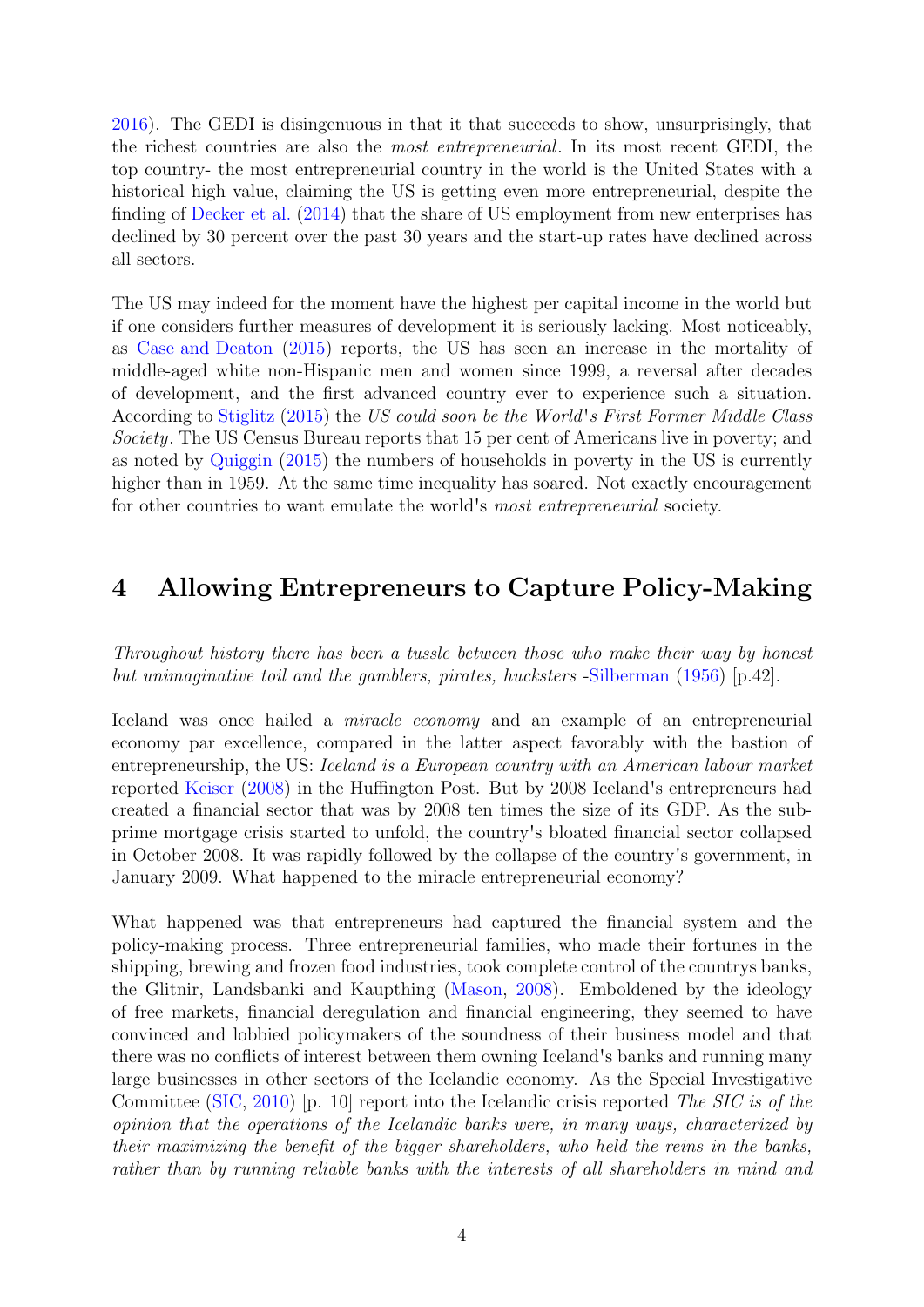showing due responsibility towards creditors. It appears that worries about conflict of interest between the operation of the banks and the operation of other companies owned by the same parties had vanished. The pirates and hucksters got their way.

Much has now been written on the government and policy capture that caused the financial crisis in Europe and the USA (for a good account, see [\(Johnson and Kwak,](#page-11-0) [2011\)](#page-11-0)). With the Greek economic meltdown jeopardising the entire Eurozone, it is worthwhile to recall that Der Spiegel (8 Feb 2010) reported How Goldman Sachs Helped Greece to Mask its True Debt to explain how the lingering euro-crisis can at least be raced back to the ideological support and free hand of unscrupulous entrepreneurship, of the financial pirates and hucksters in Europe.

Despite the lack of political and other regulatory oversight in Europe that twisted the incentives of entrepreneurs and businesses that contributed to the financial crisis, little has been done to resist run-away entrepreneurialism, as the 2015 scandals of Volkswagen and of the Swiss-based FIFA reflected. In both cases the free hand that these organisations had lead to their entrepreneurs/managers acting opportunistically, corruptly, and against the public interest- as pirates and hucksters. And in both cases it was due to USA-instigated investigations, and not European, that the culprits were exposed.

In 2015 Europe continued to face a migration (refugee) crisis, the result of millions of refugees fleeing conflict and economic destitution in the Middle East and North Africa and ending up in Europe, often after dangerously crossing the Mediterranean. Although there has been debate about the EU and European governments' handling of the migration crisis, a discussion falls outside the scope of this article. For present purposes though, with an EU governance system gathering increasing scepticism among others due to the scale and scope of the at least 30,000 lobbyist lobbying in Brussels [\(Guardian,](#page-11-12) [2014\)](#page-11-12) the EU's responses to this crisis have not been free of entrepreneurial policy capture. [Andersson](#page-10-3) [\(2012\)](#page-10-3) [p.7] has disconcertingly described the new business of *illegality* as containing elements in common with the financial crisis:

European states are taking yet another leap with Eurosur and the investments this system entails: surveillance machinery, coordination centres, patrol vehicles and manpower. For the border guards, defence contractors, international organizations and aid agencies involved, clandestine migration has become big business. In this growing industry, careers are made, networks created, knowledge and imagery circulated, and money channeled in increasing amounts.Here Frontex, pushing the securitization analogy, works much like the offshore special purpose vehicles used in derivatives banking before the crisis spreading risks off-balance-sheet, diffusing accountability away from sovereign states and their elected governments.

The above are some examples (there are many more in contemporary Europe) of the truth that [Baumol](#page-10-4) [\(1990\)](#page-10-4) [p.894] recognized 25 years ago namely that at times the entrepreneur may even lead a parasitical existence that is actually damaging to the economy. How the entrepreneur acts at a given time and place depends heavily on the rules of the game the reward structure of the economy that happen to prevail.

In contemporary Europe the reward structure of society is increasingly making it difficult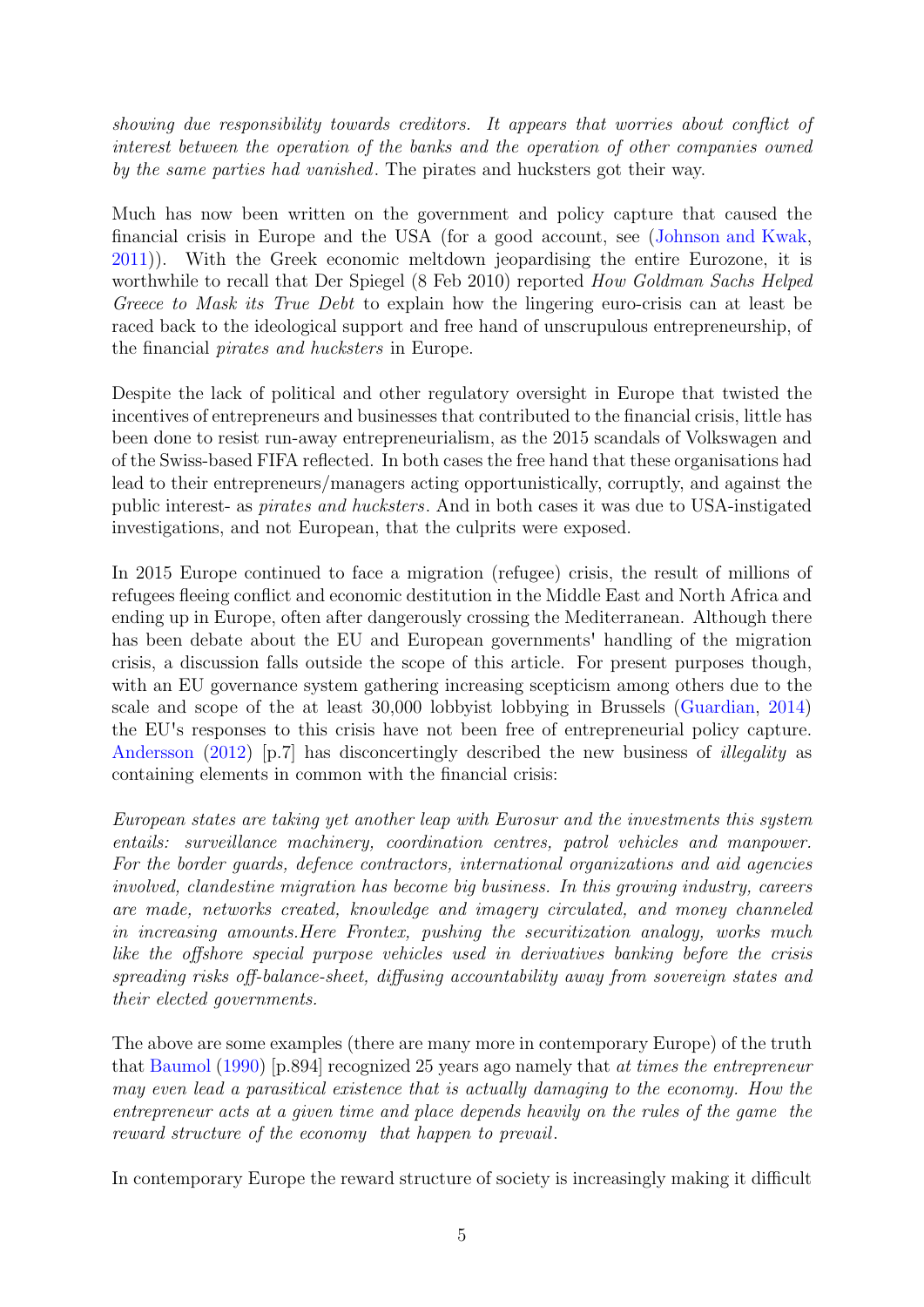for small businesses to grow and innovate, and increasingly motivating a privileged economic and business elite resorting to engage in unproductive and even destructive actions, including patronage, corruption and rent-seeking. Policies all too often end up prolonging of the life of inefficient and low-productivity firms. Even well-intentioned policies may be fundamentally flawed, because an EU over-eager to raise the number of entrepreneurs may push too many people without entrepreneurial ability into the market causing negative spillover effects on entrepreneurship with good abilities to start and run a business. Such a situation would call on entrepreneurship to be taxed, rather than subsidized (see also [DeMeza and Webb](#page-11-13) [\(1987\)](#page-11-13)).

#### 5 The (Slow) Reversal of Fortune

Although prosperous, Europe is in relative and absolute decline. It is in relative decline as the income and wealth gaps between Europe and many emerging and developing countries are shrinking. It is in absolute decline as many European countries seem to reverse many gains made after the Second World War, for instance in access to health and education, in rising and stubbornly high unemployment rates, and loss of global political influence (see e.g. [Applebaum](#page-10-5) [\(2015\)](#page-10-5)). [Ferguson](#page-11-14) [\(2015\)](#page-11-14) describes what he calls an institutional degeneration in Europe.

In 1494 European powers were so powerful that Portugal and Spain divided the non-European world at the Treaty of Tordesillas. By 1900 the sun never set on the British Empire. But by 2010 Portugal and Spain had become submerging economies [\(Collier,](#page-11-15) [2013\)](#page-11-15) with unemployment rates around between 11 and 25 per cent (and youth unemployment around 50 per cent). And by 2015 there was not a single British firm among the Top 100 Innovating Firms worldwide according to the Thomson Reuters Top 100 Global Innovators Report<sup>[9](#page-8-0)</sup>.

The rise and fall of its city of Glasgow is in many ways a metaphor for Europe's fortunes and that of its entrepreneurs. As [Frisby](#page-11-16) [\(2014\)](#page-11-16) chronicles, Glasgow rose during the 18th and 19th centuries through entrepreneurs sizing on its favorable location as a harbor and seafaring hub (exploiting the trade winds) and the inventions of the industrial revolution, to become by 1900 the second city of the British Empire. It was considered the best-governed city in Europe. It adapted innovatively to many changes in external circumstances: when it lost its position in the tobacco trade after American Independence it moved on to cotton; when steam ships made its position on the trade winds irrelevant, it became a major producer of ships, producing one fifth of the world's ships between the 1890 and 1914. But after 1914 its long and slow relative decline set in. Today is has, as reported by [Frisby](#page-11-16) [\(2014\)](#page-11-16) a 30 per cent unemployment rate, the UK's highest homicide rate, and moreover, the lowest life expectancy in the UK. It is no longer a manufacturing hub. Its entrepreneurship, which helped it to buffer many changes and shocks in the 18th and 19th centuries, was powerless to prevent its decline.

<span id="page-8-0"></span> $\overline{9}$  And from Europe only France, Germany, Belgium, The Netherlands, Sweden and Switzerland had firms in this list.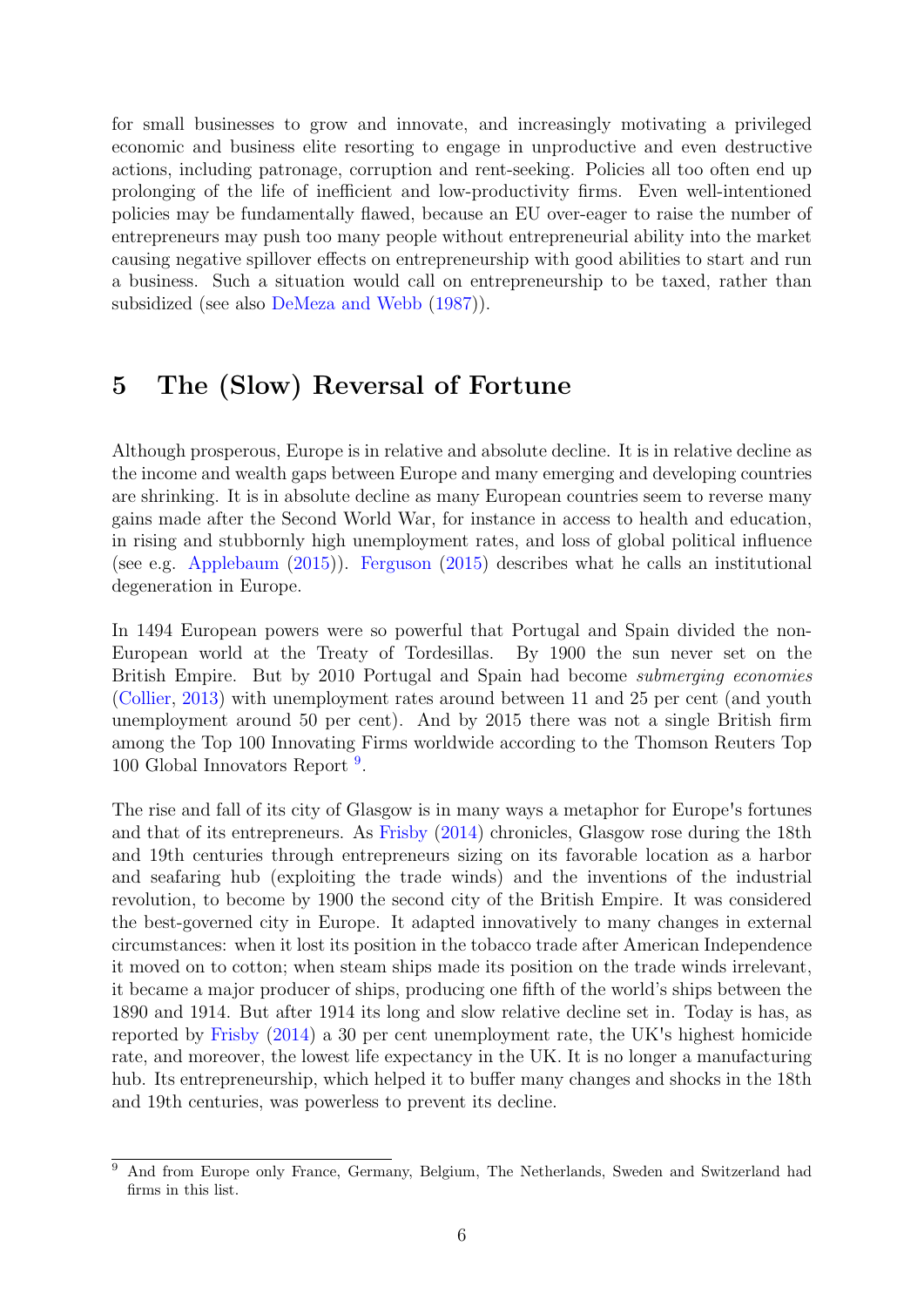Demographic change has always fundamentally shaped Europe. At present Europe's population is in decline and moreover aging (see e.g. [Falkingham et al.](#page-11-17) [\(2011\)](#page-11-17). This will continue notwithstanding current immigration, and even in the face of a (unlikely) baby boom. Europe's working age population had stopped growing in 2014. According to estimates of [Pritchett](#page-12-10) [\(2015\)](#page-12-10) with no immigration Europe will face a labour force gap of 212 million people by 2050. In the Euro-area labour productivity growth between 2000 and 2012 was a mere 1 percent per annum (compared to 3.9 percent in Korea, 3.3 in Turkey, 3.9 in Russia and 2.9 in Chile, among other OECD countries, see OECD Stat). In contrast labour productivity growth in major emerging economies were 4.9 percent per annum between 1999 and 2006, and 5.8 percent per annum between 2007 and 2012 (According to the Total Economy Database of the Conference Board). The low productivity growth seen against the declining working age population, an increase in unemployment, and an increase in the retirement population, implies that the dependency burden on the working force is putting unbearable strain on public finances. The implications for productivity, social security, inequality and growth are ominous. This is not a crisis similar to the Euro crisis or migration crisis that happens suddenly and acutely. Because it is a creeping crisis it gathers far less debate and concern even though its impact will be more severe and long-lasting. It has at its core an entrepreneurship crisis: Europe's entrepreneurs are failing to create enough jobs or to raise labour productivity significantly enough to reduce the dependency burden.

One of the first reactions to an aging workforce will be to get people to retire later and making more occupational changes later in life. Europe's *active ageing* policies are aiming to support such labour market adjustment. Hence, continent's continued relative decline over the next half-century will result in more older entrepreneurs and also more people who enter entrepreneurship for the first time at an older age. The growth in self-employment amongst 50 to 65 years old is already significant in many European countries, particularly The Netherlands and the UK. In the latter one our of five persons in the 50 to 65 age category is self-employed compared to only one in seven in younger age categories [\(Hatfield,](#page-11-1) [2015\)](#page-11-1). The age-structure of business firms in Europe will also age along with its population, with the accompanying effect of older business firms being less innovative and less dynamic, less productive, and less likely to employ new labour, than younger firms (see [Decker et al.](#page-11-9) [\(2014\)](#page-11-9) for similar trends already taking place in the US). Europe's entrepreneurship crisis can hence potentially become a self-reinforcing poverty trap.

#### 6 Concluding Remarks

Crises-hit Europe will require substantial institutional reform to face its many current challenges. In addition to its euro and refugee crises, it is facing an unappreciated entrepreneurship crisis. As described in this article, small businesses are not driving productivity or jobs growth, are faring increasingly less well in terms of earnings compared to wage earners, and will increasingly become run by older entrepreneurs. These small businesses do not create enough jobs for the working age population and they do not stimulate labour productivity gains. This is not helped by the fact that policies to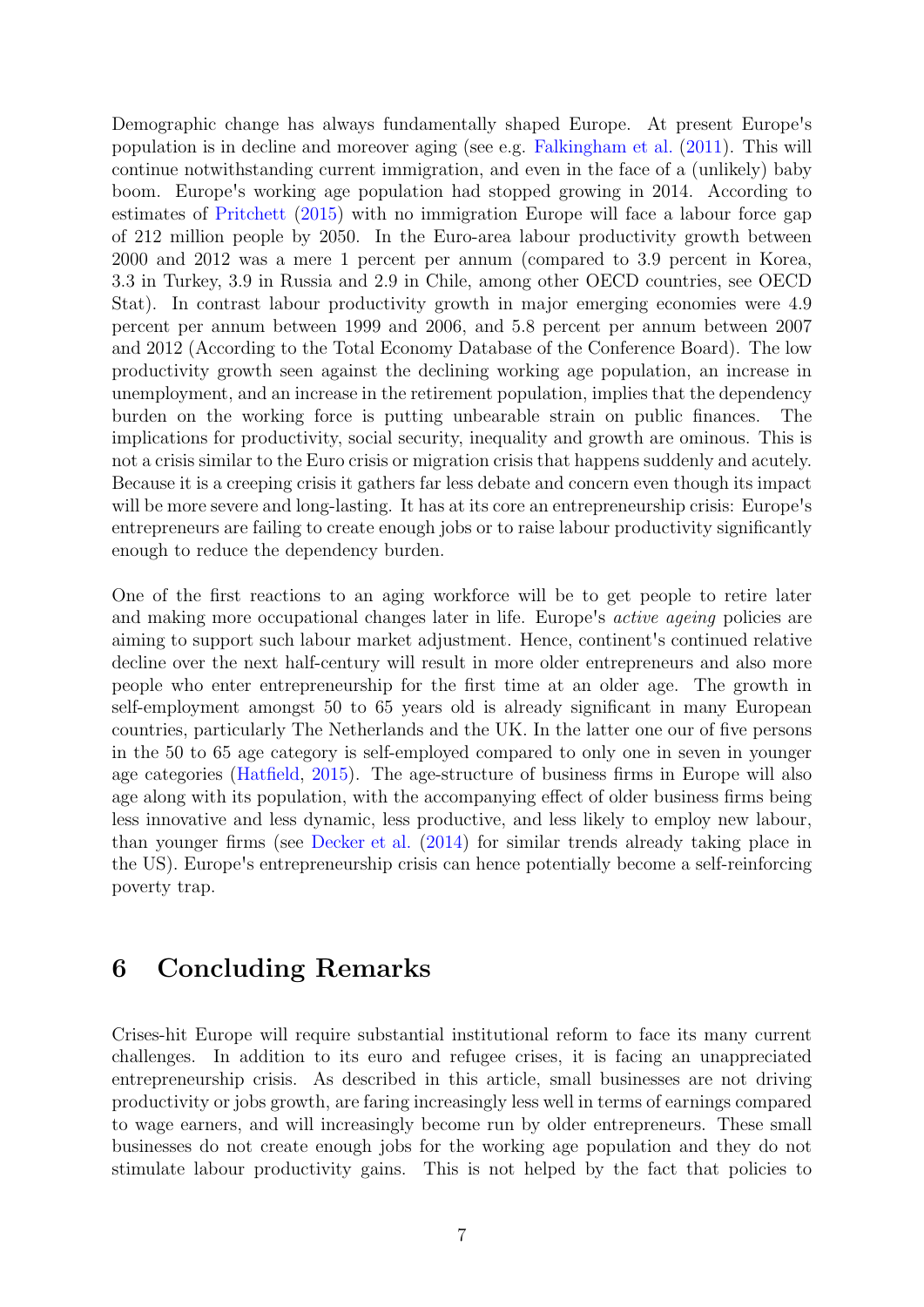productively assimilate immigrants and stimulate immigrant entrepreneurship and small business have largely failed (Naudé et al., [2015\)](#page-12-11).

As far as the big businesses are concerned, they are by and large a legacy of Europe's past. Many are engaging more and more in lobbying and attempting benefit from the gravy train in Brussels. When they innovate it is increasingly to reduce dependency on labour. Some leave Europe or outsource their jobs, so as to take better advantage of emerging markets, and escape altogether from Brussels' bureaucracy. Other firms are being swallowed up by more efficient competitors from outside  $10$  (in 2015 the value of acquisitions of EU-based firms from outside the EU was the highest since 1970). And a number of large, centuries-old European business icons have fallen in recent years, some as a result of weaknesses in the institutional framework.<sup>[11](#page-10-7)</sup>.

Demographic changes and institutional shortcomings are thus at the core of the entrepreneurship crisis in Europe. Increasingly, as in many poorer regions, survivalist entrepreneurship is becoming more prominent in Europe than transformative entrepreneurship, and political influence is beginning to matter more for business profits and survival than technical abilities. This changes the relationship between entrepreneurship and development: entrepreneurship becomes less of a driver of development. Without taking into account these factors, and without a better understanding of the relationship between economic development and entrepreneurship, the Europe's answer to challenges brought by the gravest economic crisis in the last 50 years is likely to remain only half an answer.

#### References

- <span id="page-10-1"></span>Acs, Z., Szerb, L., and Autio, E. (2016). Global Entrepreneurial Index 2016. GEDI Institute: Washington DC.
- <span id="page-10-3"></span>Andersson, R. (2012). Boat Migration and the Business of Bordering Europe. Anthropology Today, 28(6):7–11.
- <span id="page-10-5"></span>Applebaum, A. (2015). Does Europe even Matter? Dysfunction has sucked Brussels dry of any Foreign Policy Power or Relevance. Foreign Policy, Dec.
- <span id="page-10-0"></span>Atkinson, A., Piketty, T., and Saez, E. (2011). Top Incomes in the Long Run of History. Journal of Economic Literature, 49(1):3–71.
- <span id="page-10-4"></span>Baumol, W. (1990). Entrepreneurship: Productive, Unproductive and Destructive. The Journal of Political Economy, 98(5):893–921.
- <span id="page-10-2"></span>Case, A. and Deaton, A. (2015). Rising Morbidity and Mortality in Midlife Among White Non-Hispanic Americans in the 21st Century. PNAS, 112(29):15078–15083.

<span id="page-10-6"></span><sup>&</sup>lt;sup>10</sup> Including China's state-owned firm Cosco buying up the Greek harbour or Piraeus and its Sinochem aquiring 26 percent stake in the Italian Pirelli group, among others.

<span id="page-10-7"></span><sup>&</sup>lt;sup>11</sup> For example in February 2016 the Dutch retailing group of Vroom and Dressman declared bankruptcy. This 128-year old firm, employing 10,000 workers across 67 stores was according to [Lassing](#page-11-18) [\(2016\)](#page-11-18) and [Reudink](#page-12-12) [\(2016\)](#page-12-12) due to the unscrupulous behaviour of private equity funds who exploited legal loopholes, which amounted to legalised theft.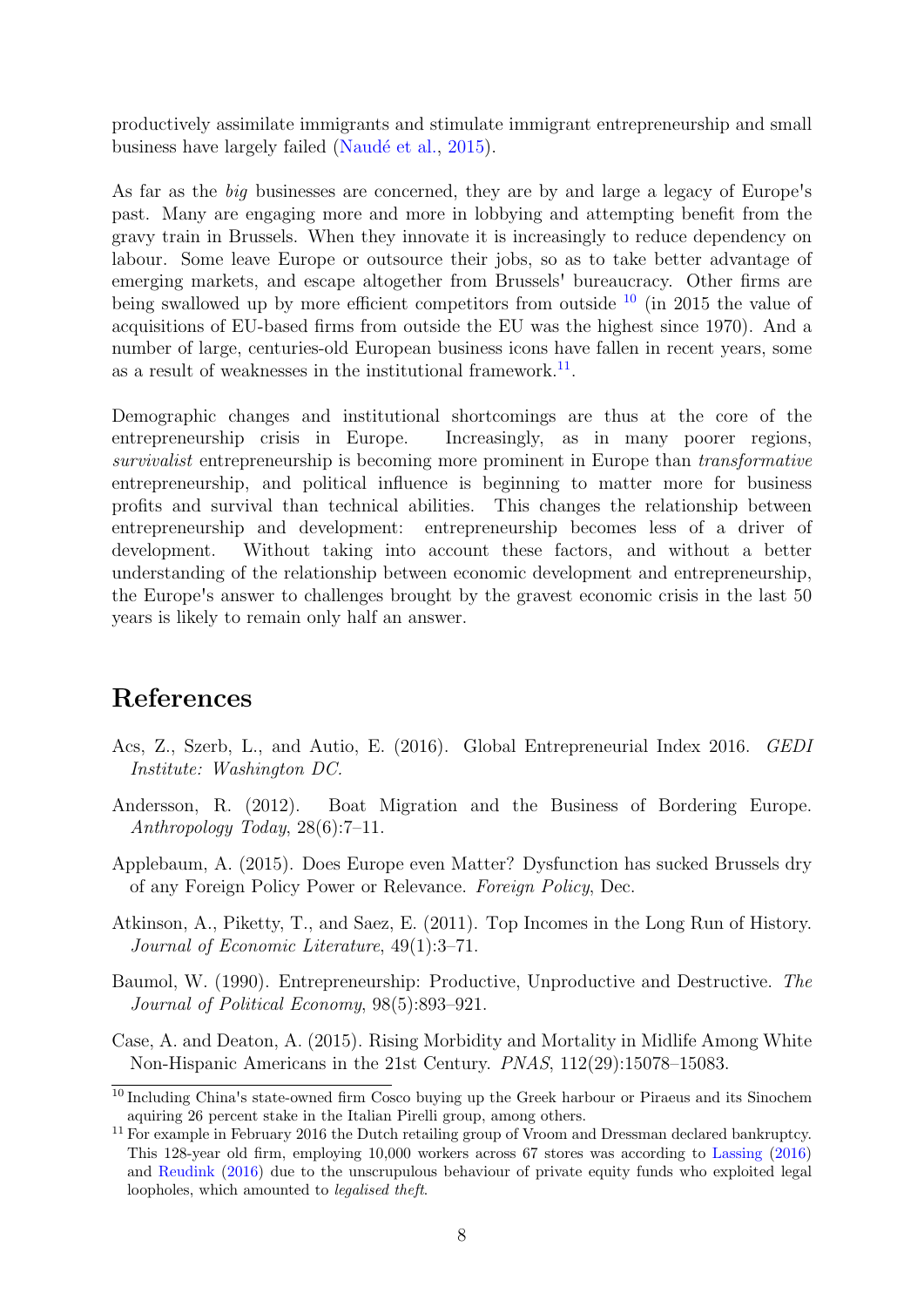- <span id="page-11-5"></span>Chakravorti, B. and Chaturvedi, R. (2015). Europes Other Crisis: A Digital Recession. Harvard Business Review, 27 October 2015.
- <span id="page-11-15"></span>Collier, P. (2013). Europes Submerging Economies. Social Europe, 11 March 2013.
- <span id="page-11-8"></span>Daunfeldt, S., Halvarsson, O., and Mihaescu, D. (2015). High-Growth Firms: Not so Vital after All? The Ratio Institute. Stockholm.
- <span id="page-11-9"></span>Decker, R., Haltiwanger, J., Jarmin, R., and Miranda, J. (2014). The Role of Entrepreneurship in US Job Creation and Dynamics. Journal of Economic Perspectives,  $28(3):3-24.$
- <span id="page-11-13"></span>DeMeza, D. and Webb, D. (1987). Too Much Investment: A Problem of Asymmetric Information. Quarterly Journal of Economics, 102(2):281–292.
- <span id="page-11-2"></span>Economist, T. (2012). European Entrepreneurs: Les Miserables. 28th July 2012.
- <span id="page-11-17"></span>Falkingham, J., Heran, F., and Vaupel, J. (2011). Europe's Citizens Should have a Choice Toward a New Policy of Life-Course Flexibility. Population and Policy Compact, 01/2011.
- <span id="page-11-14"></span>Ferguson, N. (2015). The Degeneration of Europe. Prospect Magazine, November.
- <span id="page-11-16"></span>Frisby, D. (2014). Glasgow: The Rise and Fall of a Start-Up Hub. Virgin Entrepreneur, 1 August 2014.
- <span id="page-11-12"></span>Guardian, T. (2014). 30,000 Lobbyists and Counting: Is Brussels under Corporate Sway? 8 May 2014.
- <span id="page-11-1"></span>Hatfield, I. (2015). Self-Employment in Europe. Institute for Public Policy Research. London.
- <span id="page-11-0"></span>Johnson, S. and Kwak, J. (2011). 13 Bankers: The Wall Street Takeover and the Next Financial Meltdown. Random House: New York.
- <span id="page-11-7"></span>Karlan, D. and Valdivia, M. (2011). Teaching Entrepreneurship: Impact of Business Training on Microfinance Clients and Institutions. Review of Economics and Statistics, 93(2):510–52.
- <span id="page-11-10"></span>Keiser, M. (2008). Who could have predicted revolution in iceland? *HuffPost Business*.
- <span id="page-11-18"></span>Lassing, T. (2016). Legale Oplichting Rondom V&D Uiteengezet. Beursbox, online see http://www.beursbox.nl/nieuws-beleggen/legale-oplichting-rondom-vd-uiteengezet.html.
- <span id="page-11-3"></span>Lirzin, F. (2013). Entrepreneurs at the Heart of Economic Recovery in Europe. Fondation Robert Schuman Policy Paper no. 284, July.
- <span id="page-11-11"></span>Mason, R. (2008). Iceland Falls out of Love with its Billionaires. The Telegraph, 19 October.
- <span id="page-11-4"></span>Matlack, C. (2013). Europe has Failed to Make a Drone of its Own. Bloomberg Business.
- <span id="page-11-6"></span>Nagler, P. and Naudé, W. (2014). Non-farm Enterprises in Rural Africa: New Empirical Evidence. Policy Research Working Paper no. 7066. Washington DC: The World Bank.